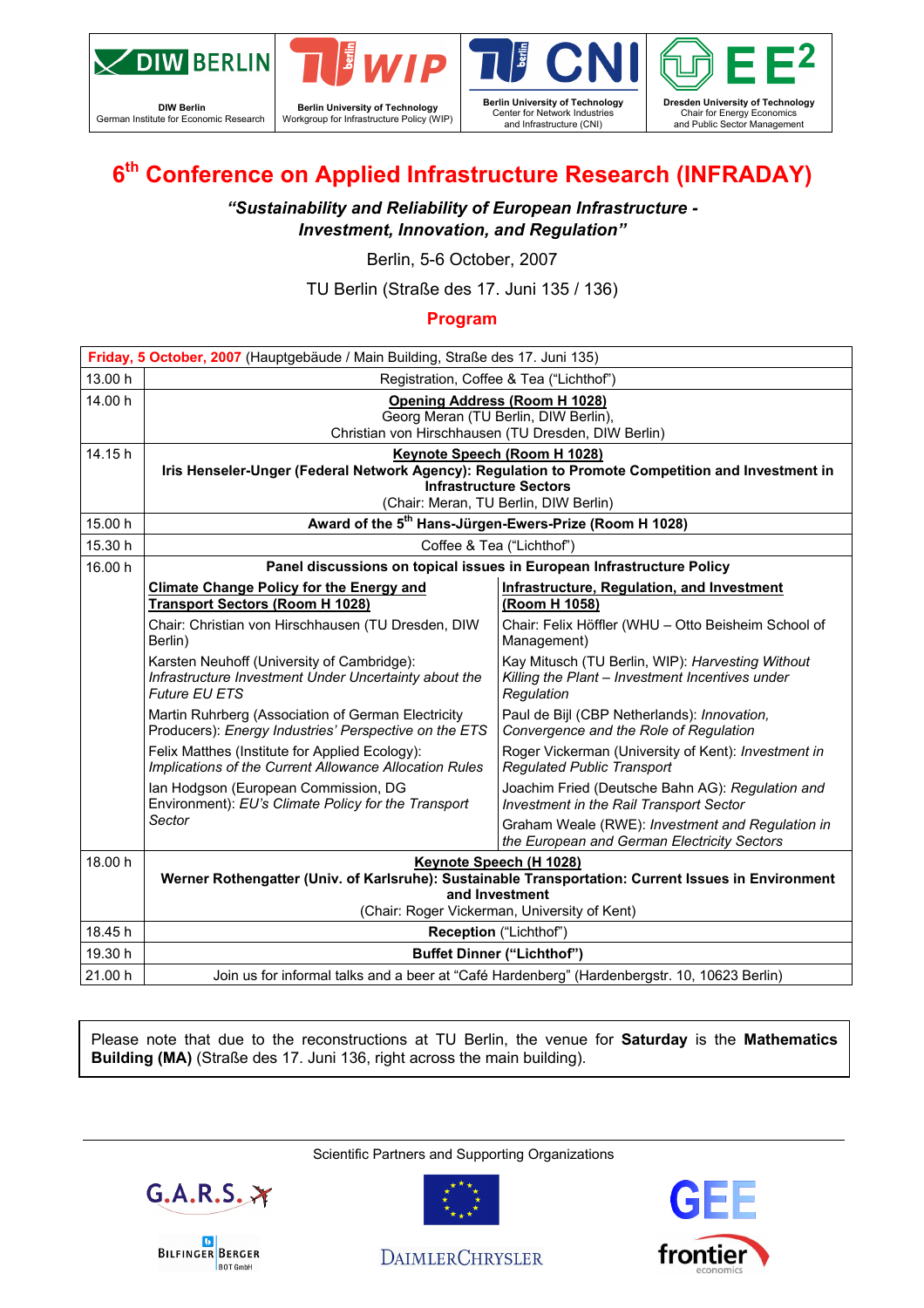

**DIW Berlin**<br>German Institute for Economic Research



**Sail**<br>Deal **Berlin University of Technology**  Center for Network Industries and Infrastructure (CNI)



### **6th Conference on Applied Infrastructure Research (INFRADAY)**

#### **Program**

|         | Saturday, 6 October, 2007 (Gebäude MA (Mathematik) / Building MA (Mathematics), Straße des 17. Juni 136)                                                                                                                                                                                                                                                                                                                                                                                                                                                                                                                                                                                                                                                                                                                                                                                                                                                                                                                                                                                                                                                                                                                                                      |                                                                                                                                                                                                                                                                                                                                                                                                                                                                                                                             |                                                                                                                                                                                                                                                                                                                                                                                                                                                                                          |                                                                                                                                                                                                                                                                                                                                                                                                                                                                                                                                                                                                                        |                                                                                                                                                                                                                                                                       |                                                                                                                                                                                                                                                                                                                                                                                                                                       |                                                                                                                                                                                                                                                                                                                                     |                                                                                                                                                                                                                                                                                                                                                                                                                                                                                                                 |                                                                                                                                                                                                                                                                                                                                                                                                                                                                                                                                                                                                                      |  |
|---------|---------------------------------------------------------------------------------------------------------------------------------------------------------------------------------------------------------------------------------------------------------------------------------------------------------------------------------------------------------------------------------------------------------------------------------------------------------------------------------------------------------------------------------------------------------------------------------------------------------------------------------------------------------------------------------------------------------------------------------------------------------------------------------------------------------------------------------------------------------------------------------------------------------------------------------------------------------------------------------------------------------------------------------------------------------------------------------------------------------------------------------------------------------------------------------------------------------------------------------------------------------------|-----------------------------------------------------------------------------------------------------------------------------------------------------------------------------------------------------------------------------------------------------------------------------------------------------------------------------------------------------------------------------------------------------------------------------------------------------------------------------------------------------------------------------|------------------------------------------------------------------------------------------------------------------------------------------------------------------------------------------------------------------------------------------------------------------------------------------------------------------------------------------------------------------------------------------------------------------------------------------------------------------------------------------|------------------------------------------------------------------------------------------------------------------------------------------------------------------------------------------------------------------------------------------------------------------------------------------------------------------------------------------------------------------------------------------------------------------------------------------------------------------------------------------------------------------------------------------------------------------------------------------------------------------------|-----------------------------------------------------------------------------------------------------------------------------------------------------------------------------------------------------------------------------------------------------------------------|---------------------------------------------------------------------------------------------------------------------------------------------------------------------------------------------------------------------------------------------------------------------------------------------------------------------------------------------------------------------------------------------------------------------------------------|-------------------------------------------------------------------------------------------------------------------------------------------------------------------------------------------------------------------------------------------------------------------------------------------------------------------------------------|-----------------------------------------------------------------------------------------------------------------------------------------------------------------------------------------------------------------------------------------------------------------------------------------------------------------------------------------------------------------------------------------------------------------------------------------------------------------------------------------------------------------|----------------------------------------------------------------------------------------------------------------------------------------------------------------------------------------------------------------------------------------------------------------------------------------------------------------------------------------------------------------------------------------------------------------------------------------------------------------------------------------------------------------------------------------------------------------------------------------------------------------------|--|
| 8.00 h  | Registration, Coffee & Tea (Room MA 141)                                                                                                                                                                                                                                                                                                                                                                                                                                                                                                                                                                                                                                                                                                                                                                                                                                                                                                                                                                                                                                                                                                                                                                                                                      |                                                                                                                                                                                                                                                                                                                                                                                                                                                                                                                             |                                                                                                                                                                                                                                                                                                                                                                                                                                                                                          |                                                                                                                                                                                                                                                                                                                                                                                                                                                                                                                                                                                                                        |                                                                                                                                                                                                                                                                       |                                                                                                                                                                                                                                                                                                                                                                                                                                       |                                                                                                                                                                                                                                                                                                                                     |                                                                                                                                                                                                                                                                                                                                                                                                                                                                                                                 |                                                                                                                                                                                                                                                                                                                                                                                                                                                                                                                                                                                                                      |  |
| 9.00h   | Keynote Speech (Room MA 001): Tommaso Valletti (Imperial College): Testing the "Waterbed" Effect in Mobile Telephony<br>Chair: Mitusch (TU Berlin, WIP)                                                                                                                                                                                                                                                                                                                                                                                                                                                                                                                                                                                                                                                                                                                                                                                                                                                                                                                                                                                                                                                                                                       |                                                                                                                                                                                                                                                                                                                                                                                                                                                                                                                             |                                                                                                                                                                                                                                                                                                                                                                                                                                                                                          |                                                                                                                                                                                                                                                                                                                                                                                                                                                                                                                                                                                                                        |                                                                                                                                                                                                                                                                       |                                                                                                                                                                                                                                                                                                                                                                                                                                       |                                                                                                                                                                                                                                                                                                                                     |                                                                                                                                                                                                                                                                                                                                                                                                                                                                                                                 |                                                                                                                                                                                                                                                                                                                                                                                                                                                                                                                                                                                                                      |  |
| 9.45 h  | <b>Regulation I</b><br>(Room MA 041)                                                                                                                                                                                                                                                                                                                                                                                                                                                                                                                                                                                                                                                                                                                                                                                                                                                                                                                                                                                                                                                                                                                                                                                                                          | Environmental<br><b>Regulation and</b>                                                                                                                                                                                                                                                                                                                                                                                                                                                                                      |                                                                                                                                                                                                                                                                                                                                                                                                                                                                                          | Productivity<br>(Room MA 043)                                                                                                                                                                                                                                                                                                                                                                                                                                                                                                                                                                                          |                                                                                                                                                                                                                                                                       | (Room MA 141)                                                                                                                                                                                                                                                                                                                                                                                                                         | <b>Standardization</b>                                                                                                                                                                                                                                                                                                              |                                                                                                                                                                                                                                                                                                                                                                                                                                                                                                                 | <b>Markets and Risk</b><br>(Room MA 144)                                                                                                                                                                                                                                                                                                                                                                                                                                                                                                                                                                             |  |
|         | Chair: Weale (RWE)                                                                                                                                                                                                                                                                                                                                                                                                                                                                                                                                                                                                                                                                                                                                                                                                                                                                                                                                                                                                                                                                                                                                                                                                                                            | Innovation<br>(Room MA 042)                                                                                                                                                                                                                                                                                                                                                                                                                                                                                                 |                                                                                                                                                                                                                                                                                                                                                                                                                                                                                          | Chair: Bjørndal (NHH                                                                                                                                                                                                                                                                                                                                                                                                                                                                                                                                                                                                   |                                                                                                                                                                                                                                                                       |                                                                                                                                                                                                                                                                                                                                                                                                                                       | Chair: Blind (TU Berlin,                                                                                                                                                                                                                                                                                                            |                                                                                                                                                                                                                                                                                                                                                                                                                                                                                                                 | Chair: Weinmann (ESMT)                                                                                                                                                                                                                                                                                                                                                                                                                                                                                                                                                                                               |  |
|         | Vickerman (U. of Kent):<br><b>Public Transport Provision</b><br><b>Under Varying Regulatory</b><br>Regimes<br>Borrmann (U. of Vienna) /<br><b>Brunekreeft (Jacobs</b><br>University Bremen):<br>Regulation and the Timing<br>of Monopoly Investment<br>Perner / Riechmann /<br>Roberts (Frontier<br>Economics): Transmission<br>Investment - How to Get<br>the Incentives Right<br>Rosellon (CIDE, TU<br>Dresden) / Weigt (TU<br>Dresden): A Combined<br>Merchant-Regulatory<br><b>Mechanism for Electricity</b><br>Transmission Expansion in<br>Europe                                                                                                                                                                                                                                                                                                                                                                                                                                                                                                                                                                                                                                                                                                       | Chair: Schleich (Fraunhofer<br>ISI)<br>Walz / Ragwitz /<br>Eichhammer (Fraunhofer<br>ISI): Regulation and<br>Innovation: The Case of<br>Renewable Energy<br><b>Technologies</b><br>Neuhoff (U. of Cambridge)<br>et al.: The Role of the<br>Supply Chain for<br>Innovation - The Example<br>of Photovoltaic Cells<br>Ostertag (Fraunhofer ISI)<br>et al.: Local Utilities in<br>Germany, Liberalization<br>and the EU Emission<br>Trading Scheme:<br>Strategies and their<br><b>Determinants</b><br>Kohlmann / Bauer (VDEW): |                                                                                                                                                                                                                                                                                                                                                                                                                                                                                          | Bergen)<br>Farsi / Fetz / Filippini (ETH<br>Zurich): Economies of<br>Scale and Scope in the<br><b>Swiss Multi-Utilities Sector</b><br>Growitsch (WIK) / Jamasb<br>(U. of Cambridge):<br>Integrating Quality of<br>Service in Incentive<br>Regulation - Experience<br>from Norwegian Electricity<br><b>Distribution</b><br>Plagnet (EDF) et al.:<br>Incorporating Quality of<br>Service in a Benchmarking<br>Model: An Application to<br><b>French Electricity</b><br><b>Distribution Operators</b><br>Hess (TU Dresden):<br><b>Evaluating the Efficiency</b><br><b>Effects of Industry</b><br>Consolidation - Evidence |                                                                                                                                                                                                                                                                       | Fraunhofer ISI)<br>Jakobs (RWTH Aachen<br>University): ICT<br>Standardisation - Co-<br>Ordinating the Diversity<br>Diaye (CEE) et al.: ISO<br>9000 Norm as a Club<br>Good: Network Effect<br><b>Evidence from French</b><br><b>Employer Survey</b><br>Blind (TU Berlin,<br>Fraunhofer ISI) / Gauch<br>(Fraunhofer ISI) / Hawkins<br>(U. of Calgary): How<br>Stakeholders View the<br>Impacts of International<br><b>ICT Standards</b> |                                                                                                                                                                                                                                                                                                                                     |                                                                                                                                                                                                                                                                                                                                                                                                                                                                                                                 | Kocsis / Bijlsma / de Bijl<br>(CBP Netherlands):<br>Incentives for Sabotage in<br><b>Telecommunications</b><br>Willems (Tilburg University,<br>K.U. Leuven) / Morbee<br>(K.U. Leuven): Risk<br><b>Management in Electricity</b><br>Markets: Hedging and<br>Market Incompleteness<br>Weinmann (ESMT):<br><b>Agglomerative Magnets</b><br>and Informal Regulatory<br>Networks: Electricity<br><b>Market Design</b><br>Convergence in the USA<br>and Continental Europe<br>Geymüller (Vienna U. of<br><b>Economics and Business</b><br>Administration): Comparing<br>the Credit Default Risk of<br>the Electricity- and |  |
|         |                                                                                                                                                                                                                                                                                                                                                                                                                                                                                                                                                                                                                                                                                                                                                                                                                                                                                                                                                                                                                                                                                                                                                                                                                                                               | <b>New Concepts for Linking</b><br><b>Windpower with Mobility</b>                                                                                                                                                                                                                                                                                                                                                                                                                                                           |                                                                                                                                                                                                                                                                                                                                                                                                                                                                                          | Companies                                                                                                                                                                                                                                                                                                                                                                                                                                                                                                                                                                                                              | from US Interstate Pipeline                                                                                                                                                                                                                                           |                                                                                                                                                                                                                                                                                                                                                                                                                                       |                                                                                                                                                                                                                                                                                                                                     | DEA                                                                                                                                                                                                                                                                                                                                                                                                                                                                                                             | Telecom-Industries with                                                                                                                                                                                                                                                                                                                                                                                                                                                                                                                                                                                              |  |
| 11.30 h |                                                                                                                                                                                                                                                                                                                                                                                                                                                                                                                                                                                                                                                                                                                                                                                                                                                                                                                                                                                                                                                                                                                                                                                                                                                               |                                                                                                                                                                                                                                                                                                                                                                                                                                                                                                                             |                                                                                                                                                                                                                                                                                                                                                                                                                                                                                          | Coffee & Tea, Refreshments, Snacks                                                                                                                                                                                                                                                                                                                                                                                                                                                                                                                                                                                     |                                                                                                                                                                                                                                                                       |                                                                                                                                                                                                                                                                                                                                                                                                                                       |                                                                                                                                                                                                                                                                                                                                     |                                                                                                                                                                                                                                                                                                                                                                                                                                                                                                                 |                                                                                                                                                                                                                                                                                                                                                                                                                                                                                                                                                                                                                      |  |
| 11.45h  | <b>Regulation II</b><br><b>Competition and</b><br>(Room MA 041)<br>Innovation<br>(Room MA 042)<br>Chair: Brunekreeft (Jacobs<br>Chair: Blind (TU Berlin,<br>University Bremen)<br>Fraunhofer ISI)<br>Jochimsen (Free University<br>Berlin): Determinants of<br>Sanin / Zanaj (U. C. de<br>Louvain): Environmental<br>Service Quality in<br><b>Innovation under Cournot</b><br>Bureaucracy - Parkinson's<br>Theory at Work<br>Competition<br>Andreev (Norwegian<br>Felisberto (EPFL):<br>School of Management):<br>Modelling the Effect of<br><b>Access Pricing with</b><br>Competition on Innovation<br><b>Multiple Competing</b><br>in the Network Industries<br>Regulators<br>Nowack (TU Berlin) / Blind<br>Czerny (TU Berlin, WIP):<br>(TU Berlin, Fraunhofer ISI)<br>Regulation of two-part<br>/ Beckert (Fraunhofer ISI):<br><b>Tariffs and Quality Choice</b><br>The Identification of New<br>under Uncertainty<br>and Emerging Markets in<br>the Telecommunication<br>Höffler (WHU - Otto<br>Sector: A First Multi-criteria<br>Beisheim School of<br>Proposal for Regulatory<br>Management): Legal<br><b>Bodies Applied to the</b><br>Unbundling - A "Golden<br><b>VDSL Case</b><br>Mean" Between Vertical<br>Integration and Ownership<br>Unbundling? |                                                                                                                                                                                                                                                                                                                                                                                                                                                                                                                             | Investment<br>(Room MA 043)<br>Economics)<br>Buijs / Meeus / Belmans<br>(K.U. Leuven): Analysis of<br><b>EU Policy on Merchant</b><br><b>Transmission Investments</b><br>Pignon / Hermon /<br>Rossignol (EDF):<br><b>Investment Criteria for</b><br>Generation Capacity and<br>Interconnections in a<br>Boom (Copenhagen<br>(U. of Zurich):<br><b>Restructuring Electricity</b><br>Markets when Demand is<br>Uncertain: Effects on<br>Capacity Investments,<br><b>Prices and Welfare</b> |                                                                                                                                                                                                                                                                                                                                                                                                                                                                                                                                                                                                                        | (Room MA 141)<br>Chair: Riechmann (Frontier<br>WIP, CNI)<br><b>Awarding Monopoly</b><br>Regulation?<br>Berlin, WIP, CNI):<br><b>Regional Electricity Market</b><br><b>PPP Projects</b><br>Business School) / Buehler<br>Pfnür (TU Darmstadt):<br>Cash Flow Volatility |                                                                                                                                                                                                                                                                                                                                                                                                                                       | <b>PPP and Concessions</b><br>Chair: Beckers (TU Berlin,<br>Borrmann (U. of Vienna):<br>Franchises Repeatedly:<br>Are Second-best Block-rate<br><b>Tariffs Attainable without</b><br>Beckers / Gehrt / Klatt (TU<br>Renegotiation Design in<br>Schöbener / Schetter /<br><b>Reliability of PPP Projects</b><br>under Assumptions of | <b>Security of Infrastructure</b><br>Provision (Room MA 144)<br>Chair: Jäkel (TU Berlin,<br>WIP)<br>Birdsall (Infrastructure<br><b>Management Consultants</b><br>Ltd.) et al.: Assessing<br>Infrastructure Vulnerability<br>to Sudden Infrequent<br>Events<br>Ott / Schulz (U. of<br>Karlsruhe): An Economic<br>Approach of Treating<br>External Risks from the<br>Point of View of an<br>Independent Infrastructure<br>Manager<br>Görs (Nörr Stiefenhofer<br>Lutz): Open Markets and<br><b>Supply Security</b> |                                                                                                                                                                                                                                                                                                                                                                                                                                                                                                                                                                                                                      |  |
| 13.15h  | Lunch                                                                                                                                                                                                                                                                                                                                                                                                                                                                                                                                                                                                                                                                                                                                                                                                                                                                                                                                                                                                                                                                                                                                                                                                                                                         |                                                                                                                                                                                                                                                                                                                                                                                                                                                                                                                             |                                                                                                                                                                                                                                                                                                                                                                                                                                                                                          |                                                                                                                                                                                                                                                                                                                                                                                                                                                                                                                                                                                                                        |                                                                                                                                                                                                                                                                       |                                                                                                                                                                                                                                                                                                                                                                                                                                       |                                                                                                                                                                                                                                                                                                                                     |                                                                                                                                                                                                                                                                                                                                                                                                                                                                                                                 |                                                                                                                                                                                                                                                                                                                                                                                                                                                                                                                                                                                                                      |  |
| 14.15h  | Keynote Speech: Steven Gabriel (University of Maryland): Modeling Infrastrutcure and Network Industries: Theory and Applications                                                                                                                                                                                                                                                                                                                                                                                                                                                                                                                                                                                                                                                                                                                                                                                                                                                                                                                                                                                                                                                                                                                              |                                                                                                                                                                                                                                                                                                                                                                                                                                                                                                                             |                                                                                                                                                                                                                                                                                                                                                                                                                                                                                          |                                                                                                                                                                                                                                                                                                                                                                                                                                                                                                                                                                                                                        |                                                                                                                                                                                                                                                                       |                                                                                                                                                                                                                                                                                                                                                                                                                                       |                                                                                                                                                                                                                                                                                                                                     |                                                                                                                                                                                                                                                                                                                                                                                                                                                                                                                 |                                                                                                                                                                                                                                                                                                                                                                                                                                                                                                                                                                                                                      |  |
| 15.00 h | Electricity 1                                                                                                                                                                                                                                                                                                                                                                                                                                                                                                                                                                                                                                                                                                                                                                                                                                                                                                                                                                                                                                                                                                                                                                                                                                                 | Telecommunication<br>Air: Alliances                                                                                                                                                                                                                                                                                                                                                                                                                                                                                         |                                                                                                                                                                                                                                                                                                                                                                                                                                                                                          |                                                                                                                                                                                                                                                                                                                                                                                                                                                                                                                                                                                                                        | <b>Transport and</b><br><b>Energy Modeling</b>                                                                                                                                                                                                                        |                                                                                                                                                                                                                                                                                                                                                                                                                                       | Gas                                                                                                                                                                                                                                                                                                                                 |                                                                                                                                                                                                                                                                                                                                                                                                                                                                                                                 | Highways                                                                                                                                                                                                                                                                                                                                                                                                                                                                                                                                                                                                             |  |
| 16.45 h |                                                                                                                                                                                                                                                                                                                                                                                                                                                                                                                                                                                                                                                                                                                                                                                                                                                                                                                                                                                                                                                                                                                                                                                                                                                               |                                                                                                                                                                                                                                                                                                                                                                                                                                                                                                                             |                                                                                                                                                                                                                                                                                                                                                                                                                                                                                          | Coffee & Tea, Refreshments, Snacks                                                                                                                                                                                                                                                                                                                                                                                                                                                                                                                                                                                     |                                                                                                                                                                                                                                                                       |                                                                                                                                                                                                                                                                                                                                                                                                                                       |                                                                                                                                                                                                                                                                                                                                     |                                                                                                                                                                                                                                                                                                                                                                                                                                                                                                                 |                                                                                                                                                                                                                                                                                                                                                                                                                                                                                                                                                                                                                      |  |
| 17.00 h | <b>Electricity 2</b>                                                                                                                                                                                                                                                                                                                                                                                                                                                                                                                                                                                                                                                                                                                                                                                                                                                                                                                                                                                                                                                                                                                                                                                                                                          | Railways                                                                                                                                                                                                                                                                                                                                                                                                                                                                                                                    | Competition                                                                                                                                                                                                                                                                                                                                                                                                                                                                              | Air: Efficiency and                                                                                                                                                                                                                                                                                                                                                                                                                                                                                                                                                                                                    | <b>Transport and</b><br>Environment                                                                                                                                                                                                                                   |                                                                                                                                                                                                                                                                                                                                                                                                                                       | Water                                                                                                                                                                                                                                                                                                                               |                                                                                                                                                                                                                                                                                                                                                                                                                                                                                                                 |                                                                                                                                                                                                                                                                                                                                                                                                                                                                                                                                                                                                                      |  |

Scientific Partners and Supporting Organizations





# GEE frontier